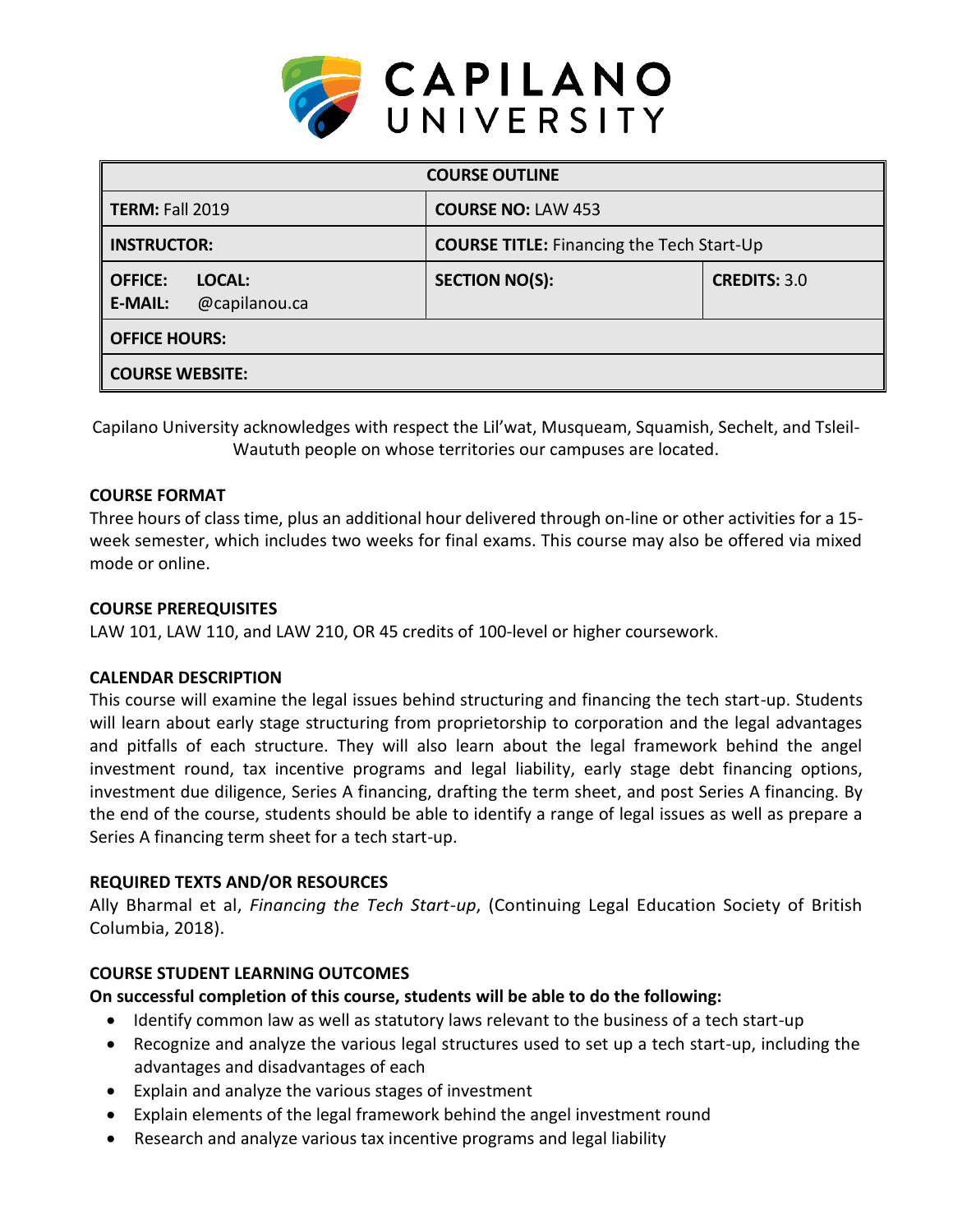- Explain and analyze early stage debt financing options
- Explain and analyze investment due diligence
- Explain and analyze differences between Series A financing and post Series A financing, as well as the legal considerations of both
- Explain and analyse the various elements of a term sheet and draft a proposal
- Discuss current events and new legislative initiatives relating to tech start-ups on a local, national and international level

# **COURSE CONTENT**

| <b>WEEKLY COURSE CONTENT</b> |                                                                                       |  |  |  |  |
|------------------------------|---------------------------------------------------------------------------------------|--|--|--|--|
| <b>WEEK</b>                  | <b>CONTENT</b>                                                                        |  |  |  |  |
| 1                            | <b>INTRODUCTION: Laws relevant to the tech startup business in Canada</b>             |  |  |  |  |
| $\overline{2}$               | LEGAL STRUCTURES: Incorporations, partnerships, proprietorships and joint<br>ventures |  |  |  |  |
| 3                            | THE PARTIES INVOLVED: Structuring the deal                                            |  |  |  |  |
| 4                            | APPROACHING INVESTORS: Practice and Pitfalls and due diligence                        |  |  |  |  |
| 5                            | STAGES OF INVESTMENT: Early stage debt financing options and beyond                   |  |  |  |  |
| 6                            | <b>REVIEW</b>                                                                         |  |  |  |  |
| $\overline{7}$               | <b>MID-TERM EXAM</b>                                                                  |  |  |  |  |
| 8                            | ANGEL INVESTMENT ROUND                                                                |  |  |  |  |
| 9                            | TAX PROGRAMS: EBC, CCPC and BC Small Business Venture Capital Act                     |  |  |  |  |
| 10                           | DRAFTING THE TERM SHEET                                                               |  |  |  |  |
| 11                           | SERIES A FINANCING AND POST SERIES A FINANCING                                        |  |  |  |  |
| 12                           | CURRENT EVENTS AND LEGISLATIVE INITIATIVES: Local, national and<br>international      |  |  |  |  |
| 13                           | FINAL FXAM REVIEW                                                                     |  |  |  |  |
| 14 & 15                      | <b>FINAL EXAM PERIOD</b>                                                              |  |  |  |  |

#### **EVALUATION PROFILE**

| Midterm Exam                              | 30%  |
|-------------------------------------------|------|
| Final Exam                                | 35%  |
| <b>Common Share Term Sheet Assignment</b> | 25%  |
| Class Participation Activities*           | 10%  |
| <b>TOTAL</b>                              | 100% |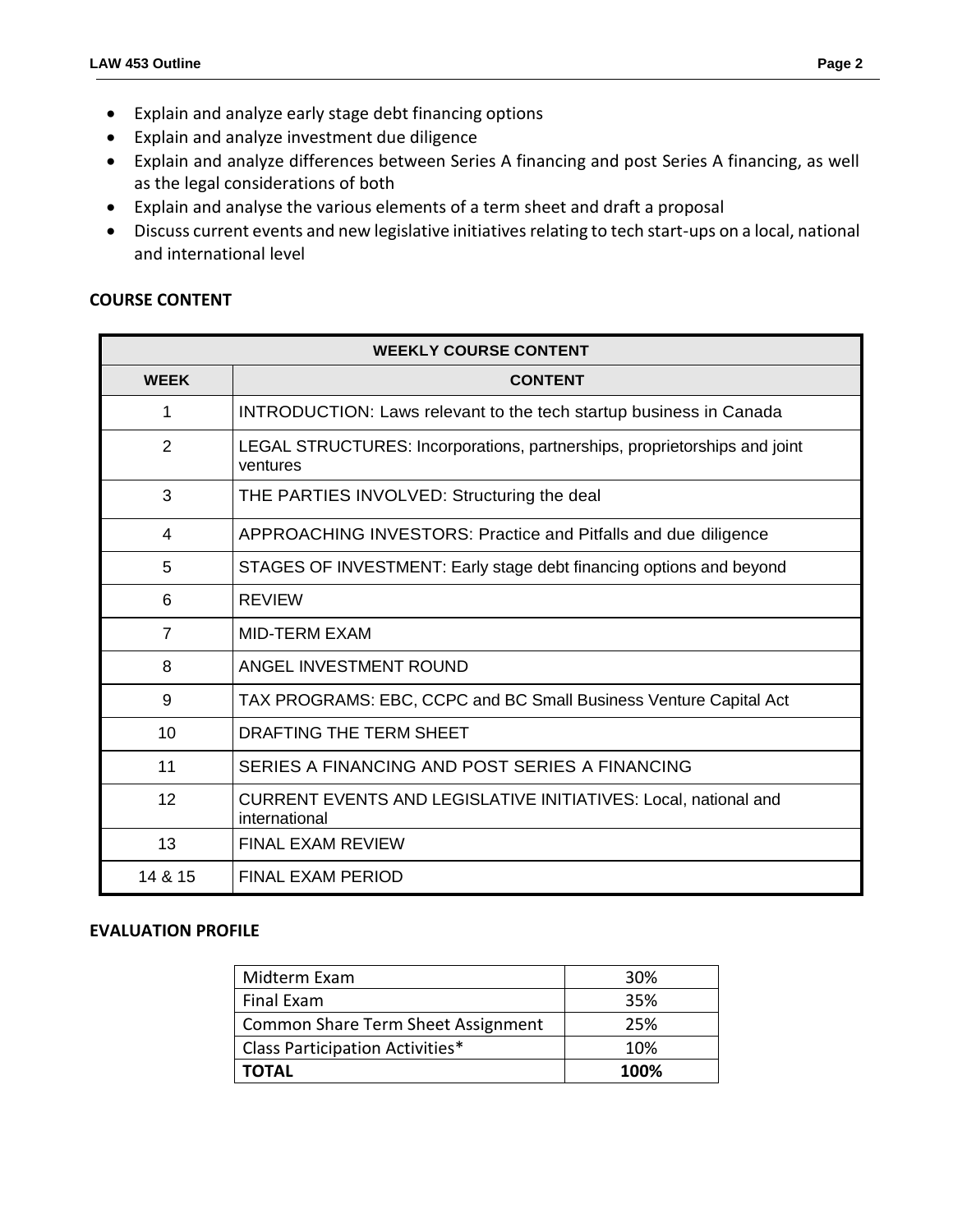\* Students will be divided into groups and will be required to discuss and analyze case scenarios and problems. Participation grade will be based on the student's fulsome participation and discussion in the activity.

### **GRADING PROFILE**

|  |                                           | $A+ = 90-100$ $B+ = 77-79$ $C+ = 67-69$ $D = 50-59$ |  |
|--|-------------------------------------------|-----------------------------------------------------|--|
|  |                                           | $ A = 85-89$ $ B = 73-76$ $ C = 63-66$ $ F = 0-49$  |  |
|  | $ A- = 80-84$ $ B- = 70-72$ $ C- = 60-62$ |                                                     |  |

### **Professional Behaviour**

Students must demonstrate a professional attitude and behaviour toward work, fellow students and their instructors. Each student should demonstrate reliability, respect for and co-operation with colleagues. A willingness to work calmly and courteously under difficult conditions as well as a determination to achieve first-class work while meeting deadlines is necessary in the Faculty of Business & Professional Studies. Students should have respect for equipment and systems. Students should display a constructive response to criticism.

#### **Incomplete Grades**

Grades of Incomplete "I" are assigned only in exceptional circumstances when a student requests extra time to complete their coursework. Such agreements are made only at the request of the student, who is responsible to determine from the instructor the outstanding requirements of the course.

#### **Late Assignments**

Homework assignments are due at the *start of class* on the due date unless otherwise advised by your instructor. Late assignments will only be accepted if prior approval for a late submission date has been given by the instructor.

## **Missed Exams/Quizzes/Labs etc.**

Missed exams or quizzes will receive a grade of "0" unless PRIOR arrangements (wherever possible) are made with the instructor. Permission to make up an exam will only be given in extraordinary situations such as illness of the student or the death of a close family member. A doctor's certificate, or other proof supporting the reason for the absence, may be required.

#### **Attendance**

Regular attendance and punctuality are both essential and expected due to the nature and format of the course materials.

#### **English Usage**

Students are expected to proofread all written work for any grammatical, spelling and stylistic errors. All assignments are marked for correct English usage, proofreading and formatting. Instructors may deduct marks for incorrect grammar and spelling in written assignments.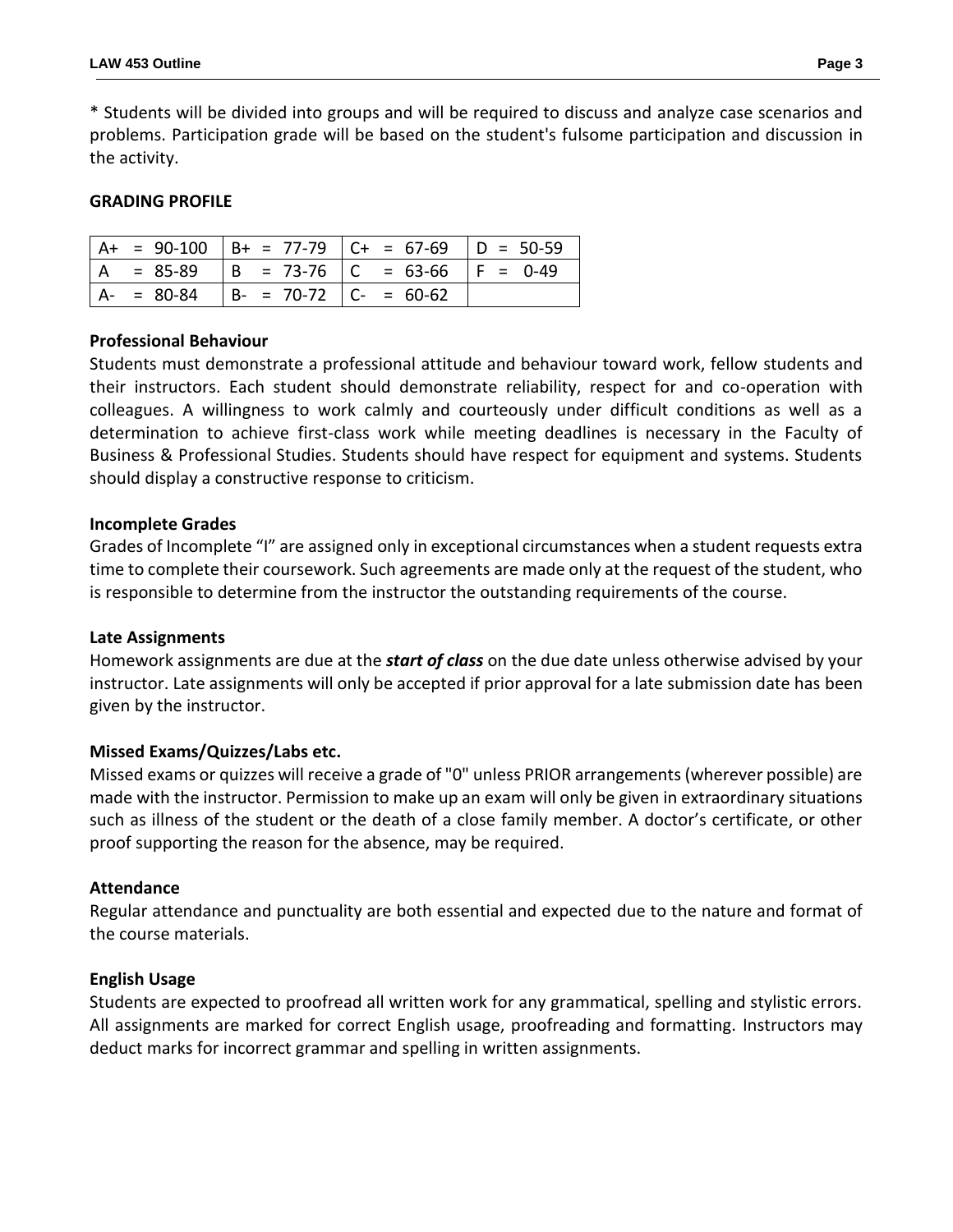### **Electronic Devices**

Students may use electronic devices during class for note-taking only. The use of electronic tools such as calculators and cell phones, or other resources such as written materials, will not be permitted during quizzes and exams, unless expressly authorized by the instructor.

## **On-line Communication**

Outside of the classroom, instructors will (if necessary) communicate with students using either their official Capilano University email or Moodle; please check both regularly. Official communication between Capilano University and students is delivered to students' Capilano University email addresses only.

### **Copyright Policy**

Students are expected to familiarize themselves with and abide by the University's Copyright Policy. The University's Copyright Policy is published on the University website.

### **UNIVERSITY OPERATIONAL DETAILS**

#### **Tools for Success**

Many services are available to support student success for Capilano University students. A central navigation point for all services can be found at:<https://www.capilanou.ca/student-life/>

### **Capilano University Security: download the [CapU Mobile Safety App](https://www.capilanou.ca/student-life/support--wellness/safety--security/capu-safe-app/)**

#### **Policy Statement (S2009-06)**

Capilano University has policies on Academic Appeals (including appeal of final grade), Student Conduct, Academic Integrity, Academic Probation and other educational issues. These and other policies are available on the University website.

#### **Academic Integrity (S2017-05)**

Any instance of academic dishonesty or breach of the standards of academic integrity is serious and students will be held accountable for their actions, whether acting alone or in a group. See policy and procedures S2017-05 Academic Integrity for more information: [https://www.capilanou.ca/about](https://www.capilanou.ca/about-capu/governance/policies/)[capu/governance/policies/](https://www.capilanou.ca/about-capu/governance/policies/)

Violations of academic integrity, including dishonesty in assignments, examinations, or other academic performances, are prohibited and will be handled in accordance with the Student Academic Integrity Procedures.

**Academic dishonesty** is any act that breaches one or more of the principles of academic integrity. Acts of academic dishonesty may include but are not limited to the following types:

**Cheating**: Using or providing unauthorized aids, assistance or materials while preparing or completing assessments, or when completing practical work (in clinical, practicum, or lab settings), including but not limited to the following:

- Copying or attempting to copy the work of another during an assessment;
- Communicating work to another student during an examination;
- Using unauthorized aids, notes, or electronic devices or means during an examination;